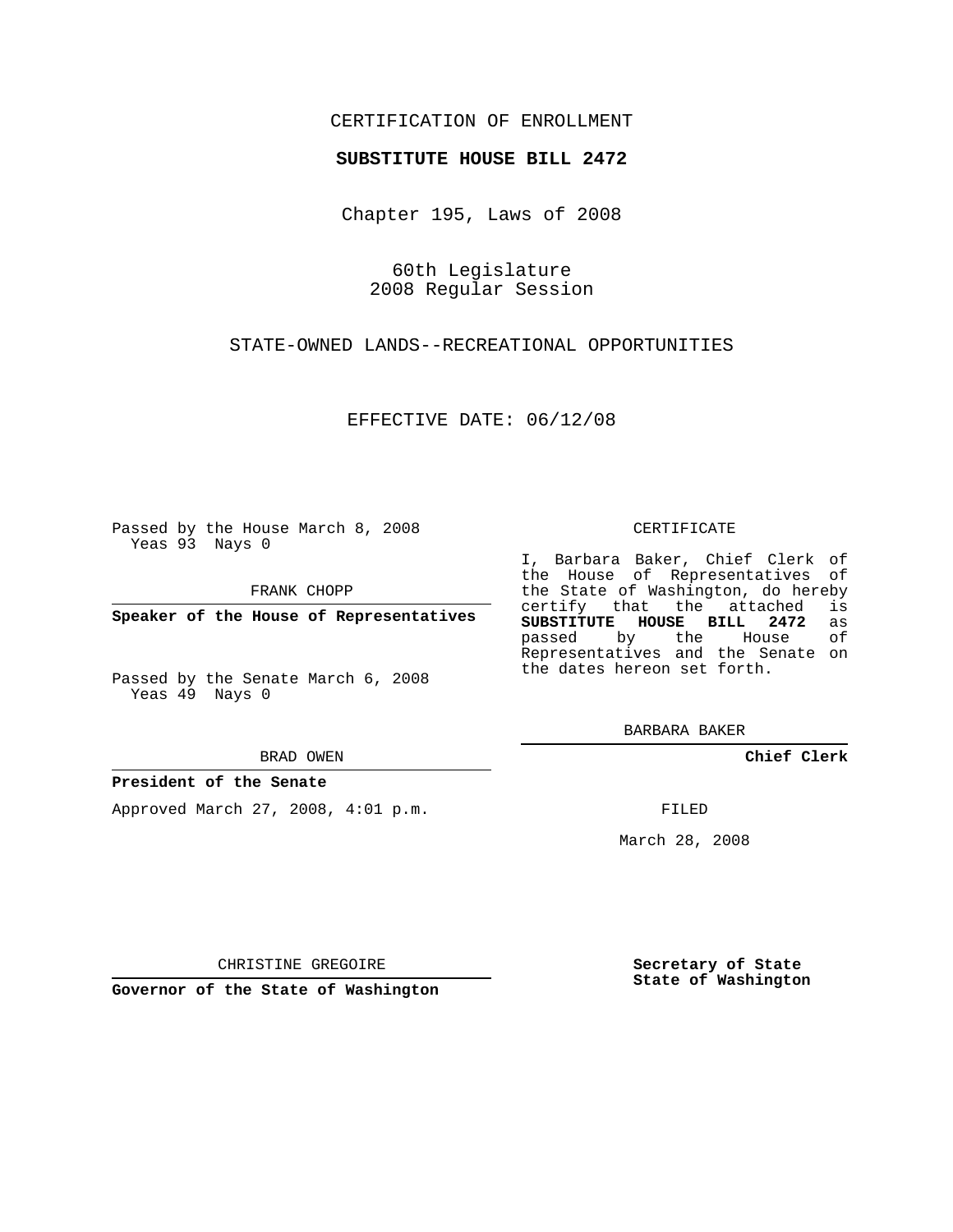# **SUBSTITUTE HOUSE BILL 2472** \_\_\_\_\_\_\_\_\_\_\_\_\_\_\_\_\_\_\_\_\_\_\_\_\_\_\_\_\_\_\_\_\_\_\_\_\_\_\_\_\_\_\_\_\_

\_\_\_\_\_\_\_\_\_\_\_\_\_\_\_\_\_\_\_\_\_\_\_\_\_\_\_\_\_\_\_\_\_\_\_\_\_\_\_\_\_\_\_\_\_

## AS AMENDED BY THE SENATE

Passed Legislature - 2008 Regular Session

## **State of Washington 60th Legislature 2008 Regular Session**

**By** House Ecology & Parks (originally sponsored by Representatives Blake, Warnick, Condotta, Sells, Linville, Hinkle, VanDeWege, McCoy, Lantz, Morrell, Loomis, Kretz, Chase, Kristiansen, and McDonald; by request of Department of Natural Resources)

READ FIRST TIME 01/22/08.

 AN ACT Relating to establishing a work group to make recommendations for improving recreation on state trust lands, aquatic lands, and other state-owned lands managed by the department of natural resources; and creating new sections.

5 BE IT ENACTED BY THE LEGISLATURE OF THE STATE OF WASHINGTON:

 NEW SECTION. **Sec. 1.** (1) The legislature finds that recreational opportunities are instrumental in promoting human health and well-being and are part of the heritage of Washington state. State trust lands, aquatic lands, and other state-owned lands managed by the department of natural resources provide significant recreational opportunities, along with other social, economic, and environmental benefits. Lands managed by the department of natural resources provide, among other values:

- 
- 13 (a) Renewable energy resources;
- 14 (b) Sustainable revenue for school construction, local governments, 15 and other state institutions;
- 16 (c) Recreational and educational opportunities;
- 17 (d) Habitat for fish and wildlife;
- 18 (e) Clean air and water; and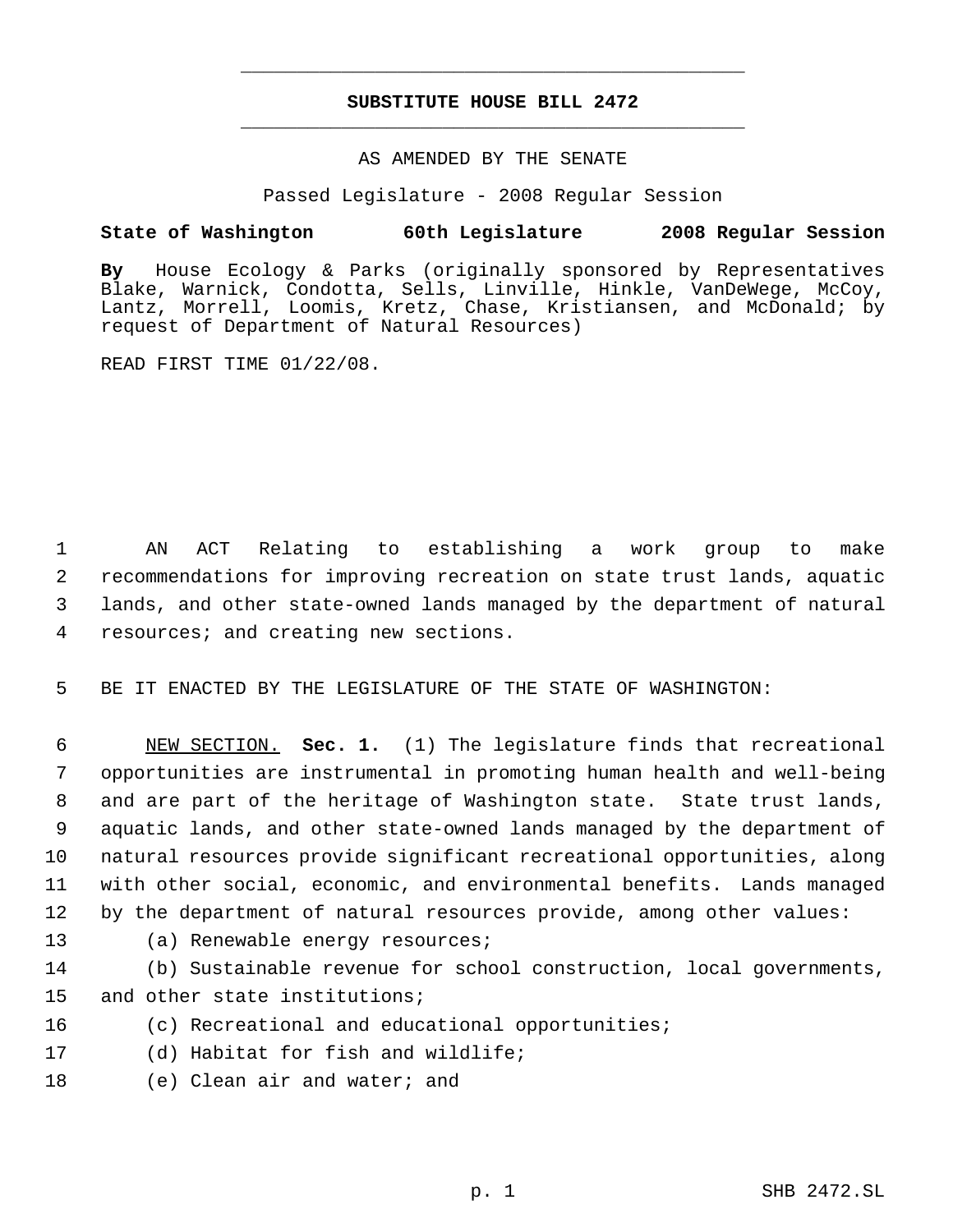(f) Funding for restoration and public access to state-owned aquatic lands.

 (2) The legislature further finds that the state's population has nearly doubled from three million four hundred thousand to six million five hundred thousand since the multiple use concept was adopted under chapter 79.10 RCW, and is projected to increase by another two million two hundred thousand by 2030. Population growth has increased demand for recreational access and presents current and future challenges that must be addressed, such as: Increasing potential for conflict with adjacent and nearby land uses, including residential land uses; new forms of trail-based recreation that compete with traditional uses; the rapid increase of motorized and mechanized recreation; changes in ownership patterns of large land holdings across the state; the incompatibility of certain human activities with environmental protections for endangered species, clean water, clean air, climate impacting emissions, and habitat; and increased competition for funding.

 (3) The legislature further finds that efforts by the department of natural resources to consolidate state trust lands will provide more opportunities for citizens to access larger blocks of state-owned lands. Therefore, it is prudent to reexamine the policies for recreational access on state-owned lands and establish a vision for the future with recommended policy improvements that are:

(a) Environmentally responsible;

(b) Sustainably funded; and

 (c) Compatible with trust land and state land management obligations.

 NEW SECTION. **Sec. 2.** (1) A work group is established to make recommendations to improve recreation on state trust lands, aquatic lands, and other state-owned lands managed by the department of natural resources.

 (2) The work group's recommendations to improve recreation on state-owned lands must be compatible with adjacent and nearby land uses, including residential land uses. The work group shall examine relevant existing laws and rules and recommend policy changes and funding alternatives for consideration by the legislature to ensure safe, sustainable, and enjoyable recreational access. In conducting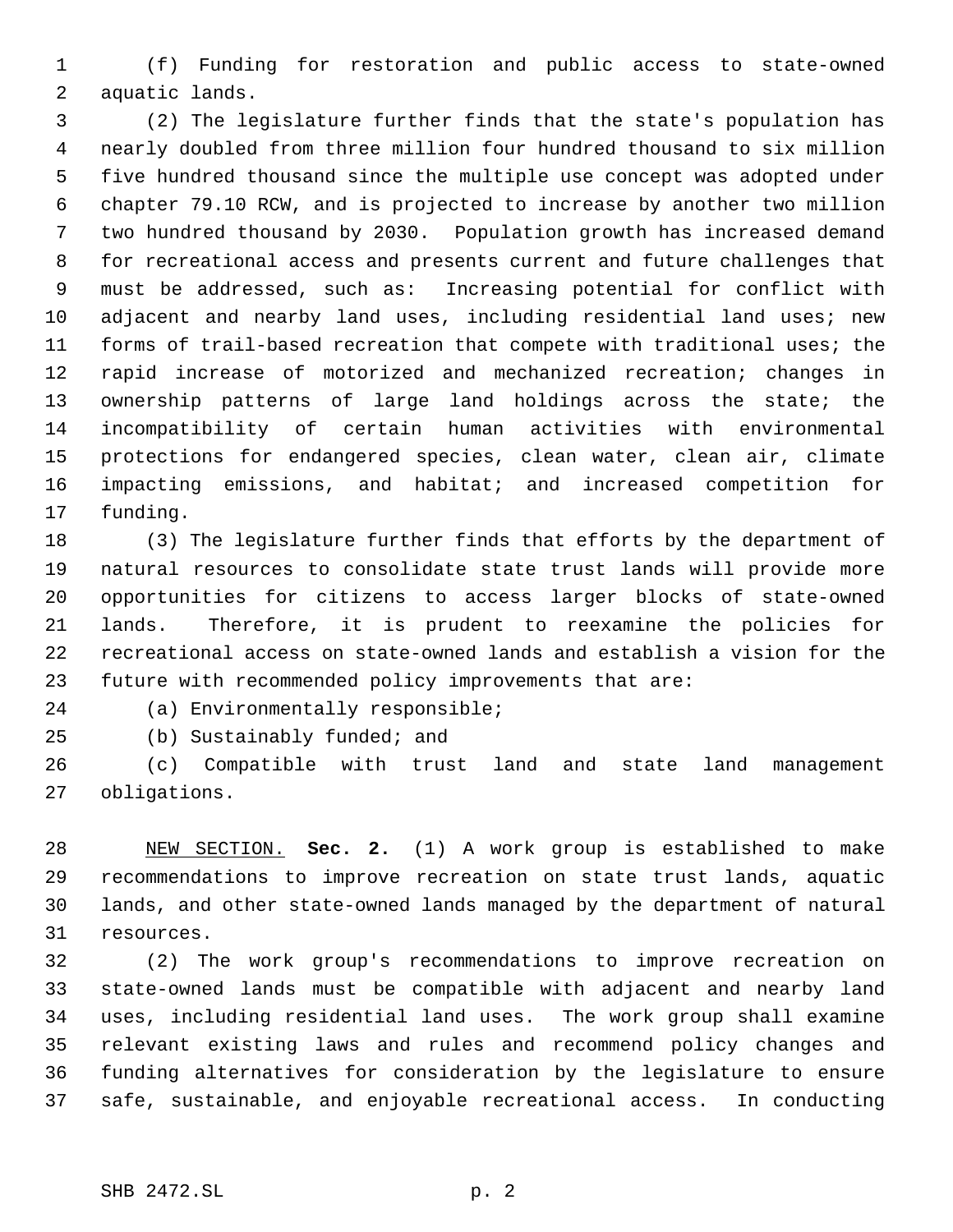this work, the work group must consider: The legal obligations for trusts, aquatic lands, and natural areas; consistency with environmental standards needed to protect lands and natural systems; and related work group recommendations such as the Puget Sound action agenda defined in chapter 90.71 RCW, the Washington biodiversity strategy created in executive order 04-02, and the invasive species council recommendations defined in chapter 79A.25 RCW. The work group must provide recommendations on ways to coordinate trail maintenance work with volunteer organizations on state-owned lands.

 (3) The work group is comprised of a balanced representation of individuals with recreational interests and knowledge regarding specific regions of the state. The work group must consist of no more than twenty-eight members appointed by the commissioner of public lands in consultation with the following entities:

(a) Recreational associations and organizations;

- (b) Environmental protection associations and organizations;
- (c) Corporate and community leaders;
- 18 (d) Major landowners;
- (e) Local governments;
- (f) Tribal governments;
- (g) The United States forest service;
- (h) The parks and recreation commission;
- (i) The recreation and conservation office;
- 24 (j) The department of fish and wildlife;
- (k) State trust land beneficiaries;
- (l) State land leaseholders and contractors;

 (m) A representative of the governor, appointed by the governor; and

 (n) Members of the senate appointed by the president of the senate and members of the house of representatives appointed by the speaker of the house of representatives.

 (4) The commissioner of public lands, or the commissioner's designee, shall serve as chair, and the department of natural resources shall provide technical and staff support for the work group created by this section.

 (5) Work group members that are not employees of state or federal agencies shall be compensated as provided in RCW 43.03.250 and shall receive reimbursement for travel expenses as provided by RCW 43.03.050